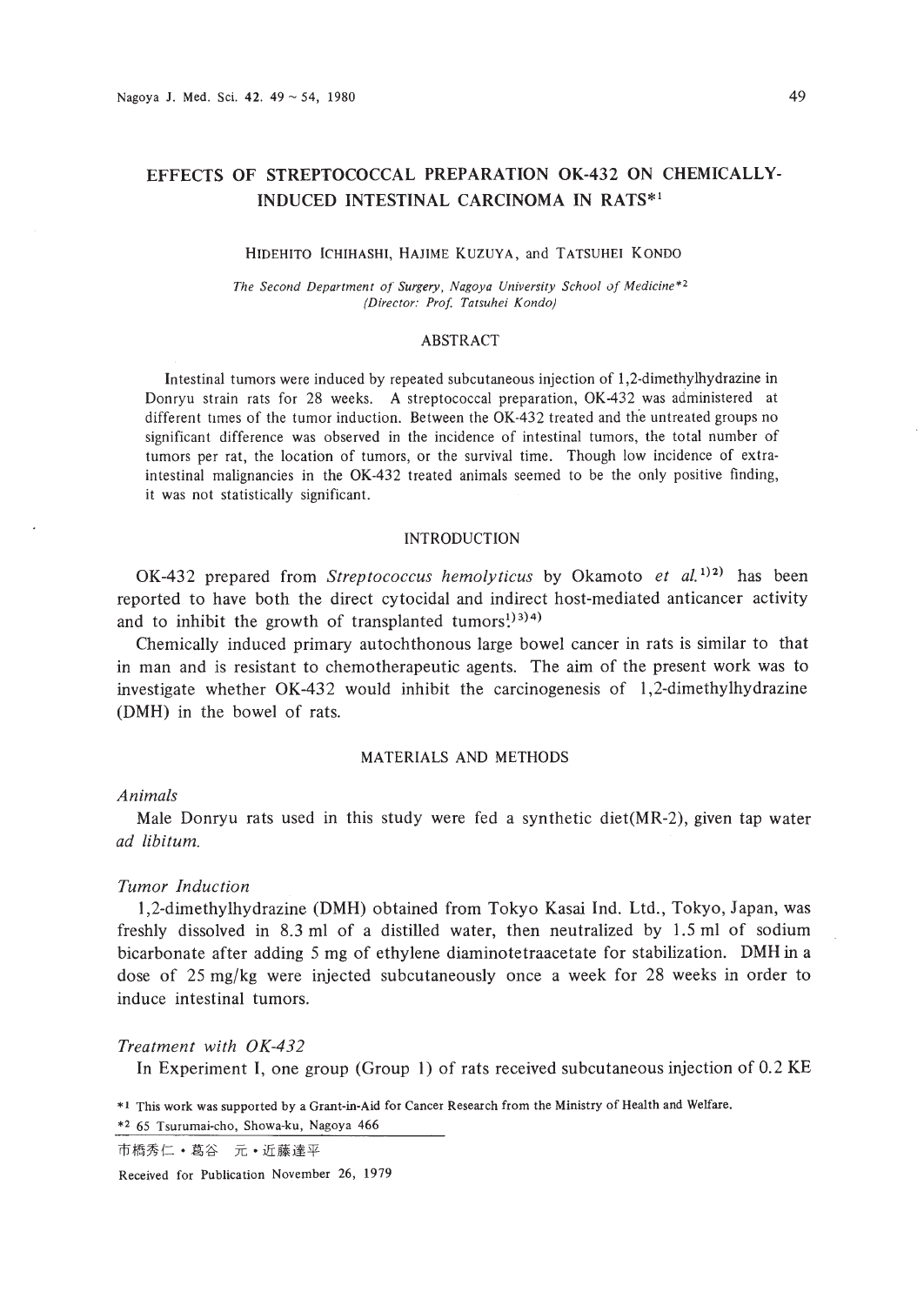50 H. ICHIHASHI *et al.*

of OK-432 twice a week for 38 weeks. The drug administration was started on the same day as DMH. Other four groups received 1 KE of OK-432 twice a week for 4 weeks. The starts of the drug administration were different in four groups; one from the 2nd month (Group 2), one 4th (Group 3), one 6th (Group 4), one 8th after the first injection of DMH (Group 5). In Experiment **II,** 25 KE of OK-432 was given once a week for 3 months. The starting day was on the 4th month after the first administration of DMH.

### *Treatment with Ftorafur*

In Experiment II, 1-(2-tetrahydrofuryl)-5-fluorouracil (Ftorafur) was given by mouth every day in a daily dose of 30 mg/kg for 3 months, starting 4 months after the first injection of DMH. The drug was freshly dissolved in drinking water and *given ad libitum.*

## *Treatment with Syngeneic Tumor Extract*

About I g of cancer tissue obtained from several intestinal tumors was homogenized with glass homogenizer. Then, the homogenate was centrifuged at 15000 rpm for 30 min. The supernatant was mixed with equal volume of Freund incomplete adjuvant and 0.8 ml of the mixture was injected intramuscularly 3 times at 3-week intervals, starting 2 months after the first injection of DMH.

### *Observation of Tumor Development*

The study was terminated 280 days (40 weeks) after the first injection of DMH. The rats were sacrificed at the time of termination, or when they became moribund. At autopsy, the entire intestinal tract was opened and examined for microscopic alterations. Viscera were screened for metastases. Tumors suspected areas were processed for histologic examination.

### RESULTS

In Table I, the results of various schedules of OK-432 administration on DMH-induced intestinal tumor are given. Tumors were found in almost all the DMH-treated rats, regardless the administration of OK-432. There was no significant difference in the incidence of intestinal tumors or the total number of tumors per rat between the OK-432 treated and the untreated animals. Also the incidence of cancers in the developed tumors was almost the same in all groups. Concomitant experiments revealed that administration of Ftorafur or the syngeneic tumor extract had no influence on tumor occurrence. Locations of the developed tumors are shown in Table 2. Tumors occurred frequently at the proximal colon and less frequently at the small intestine, both in the OK-432 treated and the untreated groups. As shown in Table 3, extra-intestinal tumors were found less frequently in the OK-432 treated animals (6/53 in Experiment I, 1/11 in Experiment II) than in the untreated controls  $(7/25$  in Experiment I,  $4/10$  in Experiment II); this difference was not statistically significant. The two groups did not differ for distribution of the extra-intestinal lesions. Mean survival times and survivors of each group are given in Table 4, in which the animals remained alive at the termination of the experiment were calculated as 280-day survivors. No prolongation of life span was observed regardless the OK-432 administration.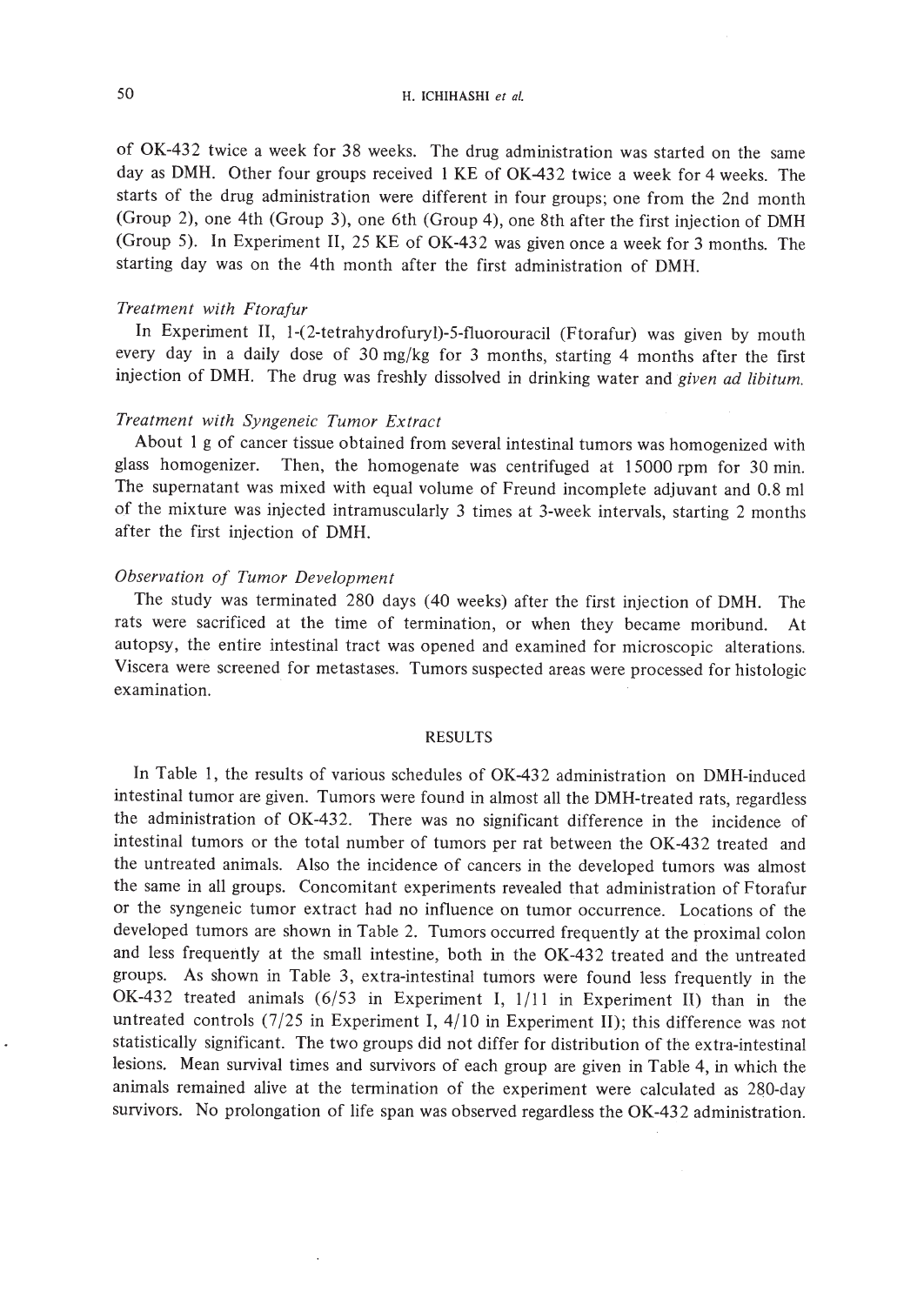|                                        |                                                   | No. of rats | No. of tumor<br>bearers $(\%)$ | No. of cancer<br>bearers $(\%)$ | No. of bowel<br>tumor | No. of bowel<br>tumor/rat |
|----------------------------------------|---------------------------------------------------|-------------|--------------------------------|---------------------------------|-----------------------|---------------------------|
| Experiment I                           |                                                   |             |                                |                                 |                       |                           |
| OK-432 treated                         |                                                   |             |                                |                                 |                       |                           |
|                                        | Group $1:0.2KE \times 76*$<br>$0***$ , 38 wks.*** | 8           | 8                              | 7                               | 20                    | 2.50                      |
| Group                                  | $2:1KE \times 8$<br>2, 4 wks.                     | 9           | 9                              | 8                               | 24                    | 2.67                      |
| Group                                  | $3:1KE \times 8$<br>4, 4 wks.                     | 15          | 15                             | 15                              | 45                    | 3.00                      |
|                                        | Group $4:1KE \times 8$<br>6, 4 wks.               | 10          | 9                              | 8                               | 27                    | 2.70                      |
| Group                                  | $5:1KE \times 8$<br>8, 4 wks.                     | 11          | 11                             | 9                               | 27                    | 2.45                      |
| Total                                  |                                                   | 53          | 52(98)                         | 47(89)                          | 143                   | 2.70                      |
| Untreated                              |                                                   | 25          | 24(96)                         | 22(88)                          | 73                    | 2.92                      |
| <b>Experiment II</b><br>OK-432 treated |                                                   |             |                                |                                 |                       |                           |
| $25KE \times 13$ * 4** 13 wks***       |                                                   | 11          | 10                             | 9                               | 24                    | 2.18                      |
| Ftorafur                               |                                                   | 11          | 8                              | 6                               | 30                    | 2.73                      |
| Tumor extract                          |                                                   | 5           | 5                              | 5                               | 24                    | 4.80                      |
| Untreated                              |                                                   | 10          | 9                              | 9                               | 21                    | 2.10                      |

# Table 1. Influence of OK-432 administration on DMH-induced rat intestinal cancer

\* number of times, \*\* starting month of drug administration, \*\*\* duration of drug administration.

|                | Jejunum &<br>ileum $(\%)^*$ | Proximal<br>$\text{colon}(\%)^*$ | Distal colon &<br>rectum(%)* |
|----------------|-----------------------------|----------------------------------|------------------------------|
| Experiment I   |                             |                                  |                              |
| OK-432 treated |                             |                                  |                              |
| Group 1        | $\boldsymbol{2}$            | 14                               | 4                            |
| Group 2        | 0                           | 22                               |                              |
| Group 3        | $\bf{0}$                    | 41                               |                              |
| Group 4        | $\theta$                    | 25                               |                              |
| Group 5        |                             | 22                               | 4                            |
| Total          | 3(2)                        | 124(87)                          | 16(11)                       |
| Untreated      | 1(2)                        | 55(75)                           | 17(23)                       |
| Experiment II  |                             |                                  |                              |
| OK-432 treated | 1(5)                        | 11(52)                           | 9(43)                        |
| Ftorafur       | 7                           | 12                               | 11                           |
| Tumor extract  |                             | 17                               | 6                            |
| Untreated      | 1(5)                        | 11(52)                           | 9(43)                        |

Table 2. Location and number of tumor

\* (%): number of regional bowel tumors/total number of bowel tumors.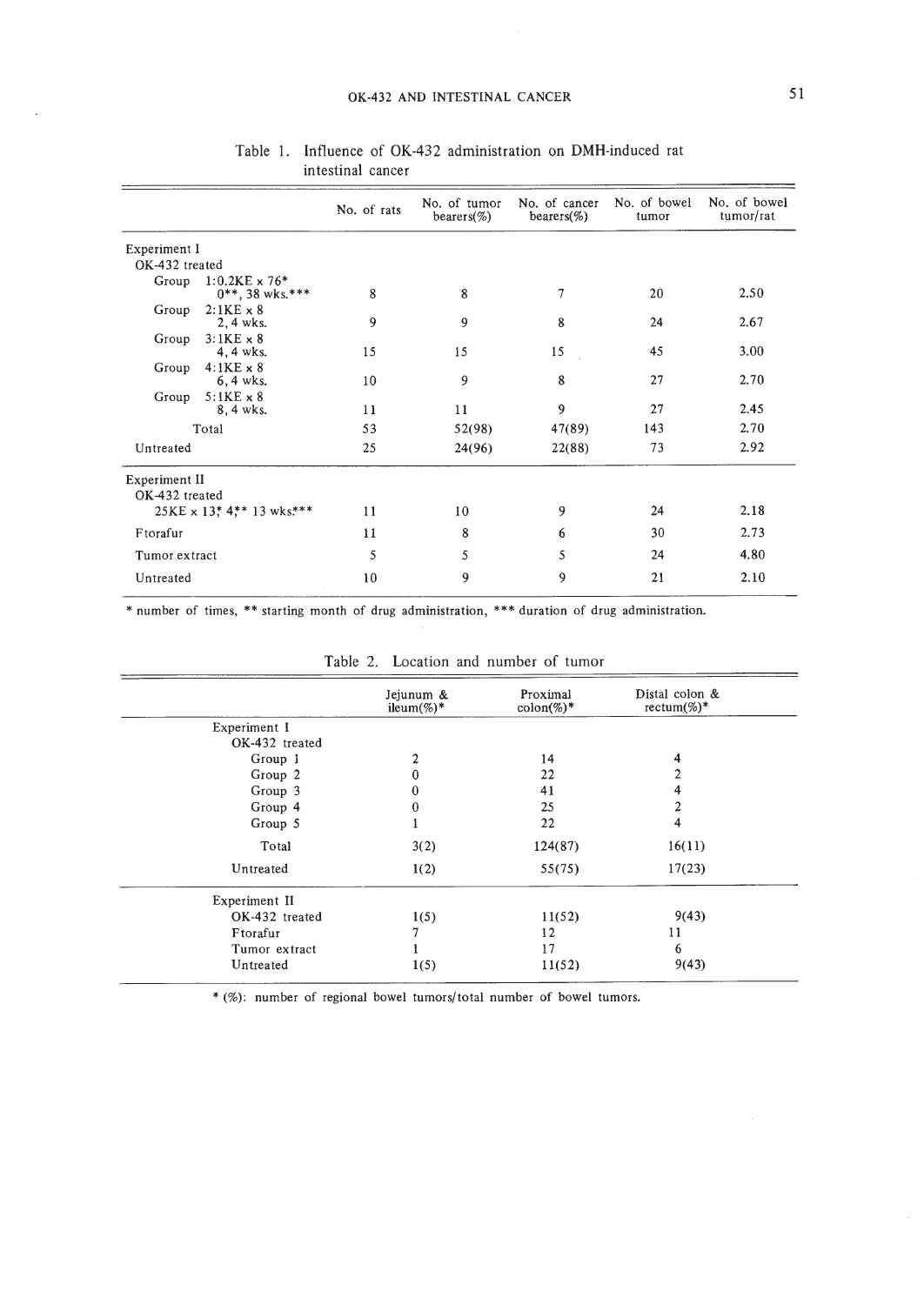|                | No. of rats                        | Total no. of<br>extra-bowel<br>tumor | No. of extra-bowel tumor |              |           |                    |                  |          |          |
|----------------|------------------------------------|--------------------------------------|--------------------------|--------------|-----------|--------------------|------------------|----------|----------|
|                | with extra-bowel<br>tumor $(\%)^*$ |                                      | skin                     | lung         | liver     | greater<br>omentum | mesen<br>-terium | ear duct | ascites  |
| Experiment I   |                                    |                                      |                          |              |           |                    |                  |          |          |
| OK-432 treated | 6(11)                              |                                      | $\mathbf{0}$             | $\theta$     | $\theta$  |                    | 3                | 3        | 0        |
| Untreated      | 7(28)                              | 12                                   | $\mathbf{0}$             | $\mathbf{0}$ | $\cdot$ 3 |                    | 6                |          |          |
| Experiment II  |                                    |                                      |                          |              |           |                    |                  |          |          |
| OK-432 treated | 1(4)                               | $\mathbf{2}$                         | $\mathbf{0}$             | Ţ.           | $\bf{0}$  | $\mathbf{0}$       | 1                | $\theta$ | 0        |
| Ftorafur       |                                    |                                      | $\mathbf{0}$             | $\theta$     | $\theta$  | $\mathbf{0}$       |                  | $^{0}$   | $\bf{0}$ |
| Tumor extract  | 2                                  | 4                                    | $\mathbf{0}$             | $\theta$     | $\theta$  |                    | 2                | $\theta$ |          |
| Untreated      | 4(40)                              | 7                                    |                          |              | $\theta$  |                    | $\overline{2}$   | $\theta$ | ኅ        |

Table 3. Location and number of extra-bowel tumors

\*(%): number of rats with extra-bowel tumor/number of rats.

|                | No. of rats | Survival days<br>$(\text{mean+SD})$ | Survivors at<br>$day$ 280 |  |
|----------------|-------------|-------------------------------------|---------------------------|--|
| OK-432 treated |             |                                     |                           |  |
| Group 1        | 8           | $276.75 + 8.60$                     | 7/8                       |  |
| Group 2        | 9           | $276.29 + 9.10$                     | 6/9                       |  |
| Group 3        | 15          | $271.14 + 14.26$                    | 10/15                     |  |
| Group 4        | 10          | $268.25 + 22.90$                    | 6/10                      |  |
| Group 5        | 11          | $277.64 + 7.47$                     | 10/11                     |  |
| Total          |             |                                     | 39/53(74%)                |  |
| Untreated      | 25          | $267.43 + 27.81$                    | 17/25(68%)                |  |

Table 4. Effect of OK-432 on survival time of DMH-induced intestinal cancer

## DISCUSSION

Attempts on immunoprophylaxis and/or immunotherapy of experimental colorectal cancer using BCG have been reported with results ranging from major tumor enhancement<sup>5)</sup> to inhibition of cancer growth. 6) Rogers and Gildin7) and Martin *et al.* 8) treated chemicallyinduced intestinal carcinoma with BCG. BCG did not alter significantly the survival time or incidence of the intestinal tumors, but disseminated peritoneal metastases were more frequent in the BCG treated group. As to OK-432, Aoki *et al.* 9) reported that spontaneous leukemias in AKR mice occurred later and fewer in the group treated with OK-432.

The aim of the present experiment was directed to the following two targets; one to evaluate the inhibitory effects of OK-432 on carcinogenesis, the other to elucidate the suppressive effects of this agent on tumor growth. **In** experiment I OK-432 was administered throughout the course of tumor induction at 5 different times. The first appearance of bowel tumor was noticed on 137th day after the first injection of DMH, therefore, the rats of Group 1 were exposed to OK-432 at the onset of carcinogenesis. The rats of Groups 2 and 3 were attacked by OK-432 at the earlier stages of cancer. In Groups 4 and 5, OK-432 was given when the tumors became apparent and progressive. However, the results did not demonstrate any effect of OK-432 on every stage of DMH-induced intestinal carcinoma. Larger dose of OK-432 was administered in Experiment II, however, the results were also negative. Thus, the suppression of the development and growth of chemically-induced tumors seem to be difficult by such an immunopotentiator as OK-432. The